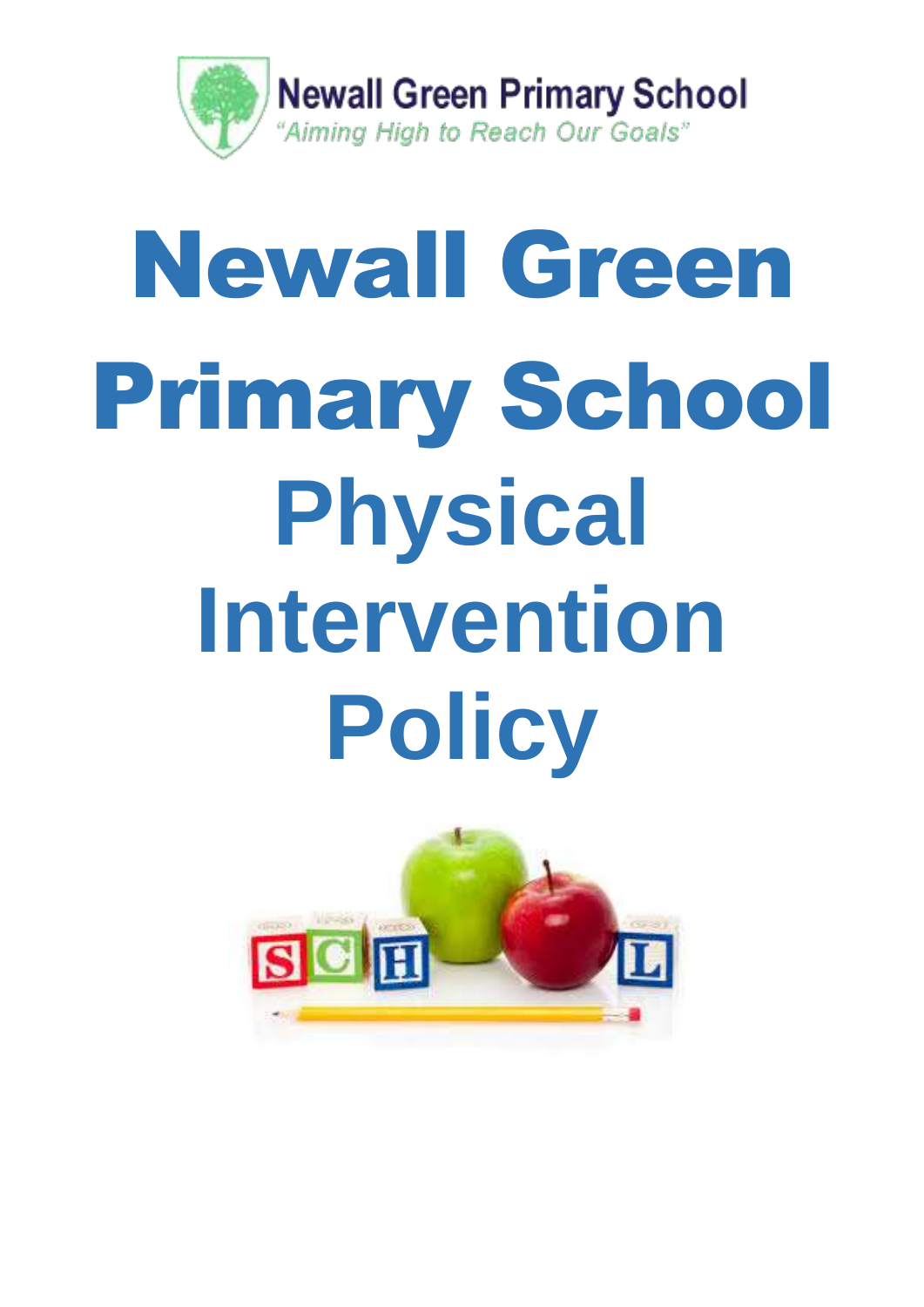|                              | <b>Document Control</b>                                                                     |
|------------------------------|---------------------------------------------------------------------------------------------|
| <b>Title</b>                 | Physical Intervention Policy 2020                                                           |
| Date                         | <b>July 2020</b>                                                                            |
| Supersedes                   | December 2017                                                                               |
| Amendments                   | • Staff trained in positive handling list updated                                           |
|                              | • Covid-19 Addendum                                                                         |
| Related<br>Policies/Guidance | • Safeguarding Policy                                                                       |
|                              | • Behaviour Policy                                                                          |
|                              | • SEND Policy                                                                               |
| Review                       | July 2022 (or sooner if recommendation from training change practices<br>before this time). |

# **Introduction**

This policy has been prepared to support all teaching and support staff who come into contact with pupils at Newall Green Primary School. It is designed to explain the school's arrangements for care and control. Its contents should be made available to all parents/ carers and pupils.

- In accordance with '**Keeping Children Safe in Education, 2016** , we acknowledge that staff must only ever use physical intervention as a last resort, when a child is endangering him/herself or others, and that at all times it must be the minimal force necessary to prevent injury.
- Staff who are likely to need to use physical intervention are trained in Positive Handling and Team Teach strategies and regularly update their training every 3 years.
- We recognise that touch is appropriate in the context of working with children, and all staff have been given 'Safe Practice' guidance (DFE March 2009) to ensure they are clear about their professional boundary.

Section 550A of the Education Act 1996 allows teachers, and other members of staff at a school who are authorised by the head teacher, to use such force as is reasonable in circumstances where the pupil may need to be prevented from engaging in behaviours which are likely to cause injury to themselves, others or damage to property. The guidance extends this to maintaining good order and discipline, for both on-site and offsite activities. This policy seeks to ensure that staff at Newall Green Primary School clearly understand their responsibilities in taking appropriate measures where reasonable force is required. Any action taken must be *reasonable, proportionate and necessary.*

## **Principles**

All staff and pupils at Newall Green Primary School have the right to:

- Be treated with respect and dignity
- Work in a safe and healthy environment be protected from harm
- Receive adequate information support and training

All staff and pupils at Newall Green Primary School should: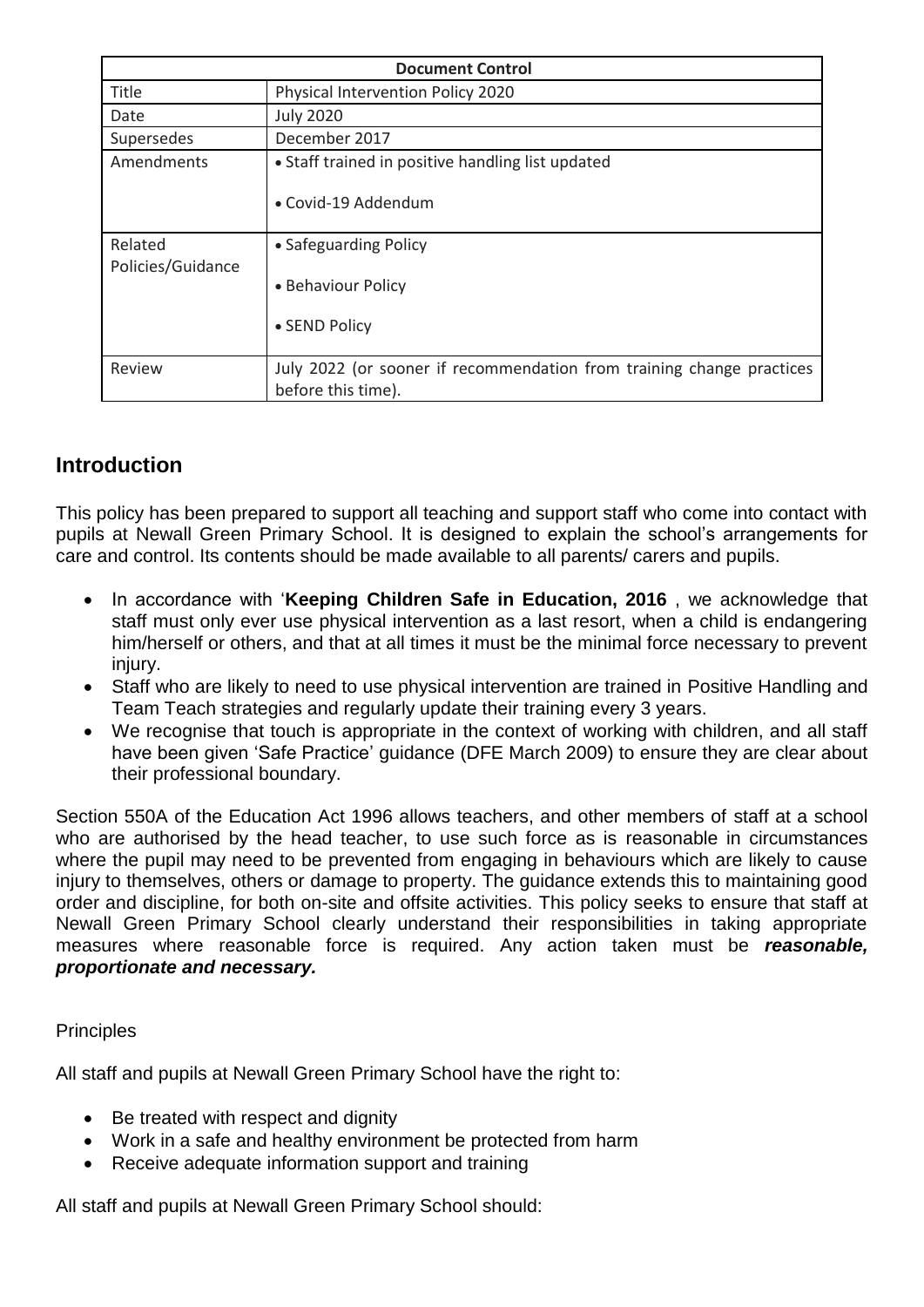• Follow the school's code of conduct, rules and policies

Parents of pupils attending Newall Green Primary School have the right to:

- Expect staff to undertake their duties and responsibilities in accordance with school policies
- Be informed about the school rules, policies and expected conduct of all
- Be informed of the school's complaints procedure

# **Authorised staff**

In line with LA guidance on physical intervention all staff as Newall Green Primary School are authorised, within the content of this policy and legal position indicated above, to use reasonable force to control and intervene.

All peripatetic teaching staff and visiting LA staff will work within the policy of their own service which should reflect that of the LA and that of Newall Green Primary School. Whilst on school premises they will be expected to follow the procedures of the school and report any incidents in which they are involved in accordance with MCC policy.

## **Training Support**

It is the duty of the senior leadership team to ensure adequate training is provided for relevant teaching and non- teaching staff in order to operate this policy. Staff undertaking this training do so voluntarily and complete risk assessments first.

Staff involved in incidents of physical intervention will be offered the opportunity to access personal support, including counselling at their request to a member of senior leadership team.

# **Recording and Reporting**

As soon as reasonably practicable following an incident in which physical force has been used, the member of staff involved will inform the senior leadership team, following this up with a written incident report, and personal physical handling plan for first incidents in line with section 7 of LA Physical Intervention document. Staff involved will be debriefed as soon as is appropriate. (See recording forms below)

Newall Green Primary School will keep an up to date record of all incidents (see format below) where reasonable force has been used.

All parents, carers and where appropriate social workers will be informed as soon as possible.

## **Covid-19 Addendum**

Newall Green Primary School remain committed to the ethos, principles and desire to limit the number and severity of physical interventions in school. If a child / young person has a plan which includes potential use of physical intervention, this should be reviewed and updated by staff who know the pupil well to further reduce risk.

Measures to reduce risks linked to physical intervention include:

- Considering the impact that lockdown will have had on the individual child's social interaction and mental well-being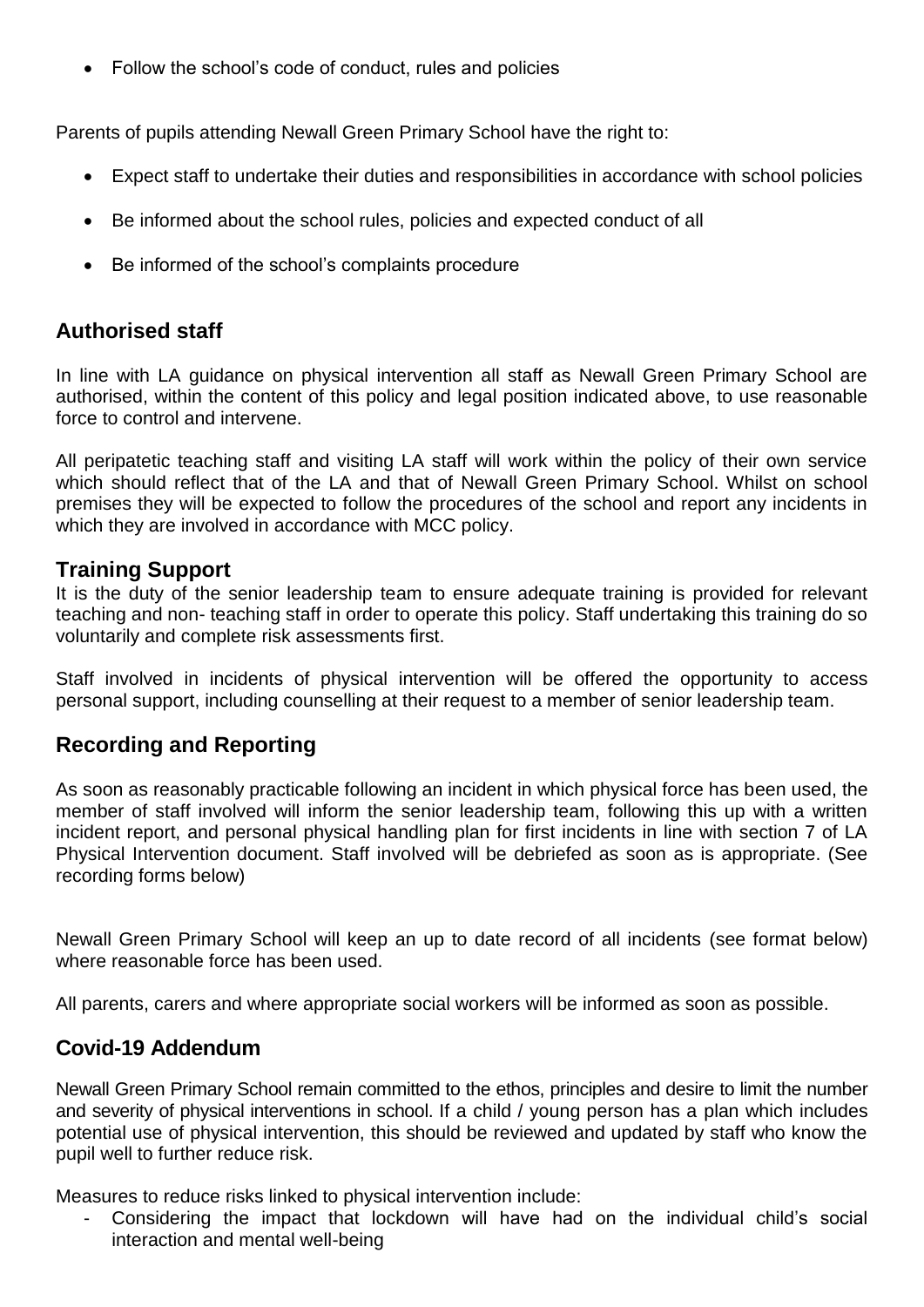- Reducing social challenge
- Reducing academic challenge
- Staff being aware of their own medical risk when considering use of physical intervention

Newall Green Primary School can provide staff access to PPE and to a shower if needed. Staff who are regularly using physical intervention are encouraged to bring a towel and change of clothes for changing if necessary. In line with existing policy, physical intervention is an absolute last resort. Some children may show an increase in anxiety or behaviours that challenge as a result of changes and lockdown. Staff can deploy a range of strategies to de-escalate and limit risk e.g. reducing challenge, adults move away, removing other children from the situation. Physical intervention should be used for as short a time as possible e.g. move to a quiet area and release. At this point members of staff may wish to put on PPE or try a change of face. Where possible, physical intervention should involve a limited number of people e.g. single person escort. Staff can limit risk from water droplets e.g. looking away and washing after physical intervention. Regular cleaning will be carried out throughout the day. Staff involved with a physical intervention should inform ensure that the area has a deep clean following any physical intervention.

Government advice is that normal procedures should be followed for children not displaying symptoms but PPE should be worn when closer than 2m with any child displaying symptoms. Newall Green Primary School will provide access to PPE for all staff, accessible throughout the day, should they wish to use it. If a child displays symptoms, arrangements will be made for the child to be sent home. If during this period the child requires physical intervention, staff must wear PPE.

Any concerns regarding physical intervention should be discussed with SLT. Advice can be sought from our Team Teach Tutor (Jordan Beacham) within school. There are a number of Team Teach trained staff in school (see list below) and each zone has somebody trained. Where possible staff trained in Team Teach should try not to cross zones.

Individual Risk Assessments should be completed for all children who regularly require Physical Intervention in School. For these children, as well as others in school, there will be a curriculum focus on nurture, wellbeing, recovery and hygiene. Training has taken place with all staff around infection control and minimising risk to staff and pupils (June 2020).

There are additional measures in place to protect staff and pupils who may at times need to use physical intervention to protect pupils from harming themselves or others. They include

- Updating of individual plans and risk assessments in place.
	- PPE available to all staff who wish to use it.
	- Staff directed to use PPE if using physical intervention with a child displaying symptoms, although this should be avoided as much as possible as long as it does not put the safety of the child at risk.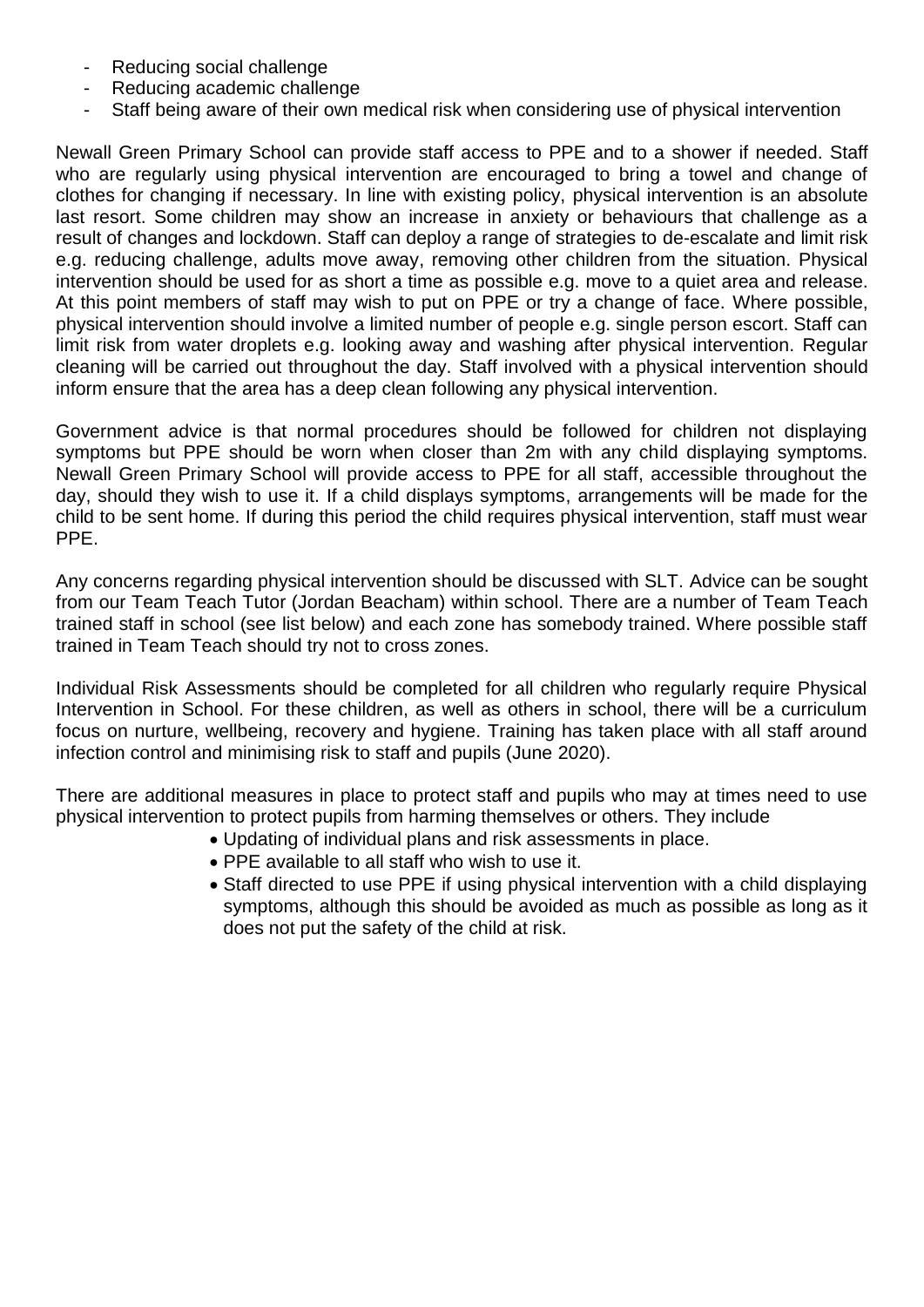

# Newall Green Primary - Serious incident report

| Seen by head:                                                                            |             | Date seen by head:  |                                   |           | Log number: |
|------------------------------------------------------------------------------------------|-------------|---------------------|-----------------------------------|-----------|-------------|
| <b>Section A</b>                                                                         |             |                     |                                   |           |             |
| Name of child:                                                                           | Year group: |                     |                                   |           |             |
| Date of incident:                                                                        | Time:       |                     |                                   | Location: |             |
| Name of staff involved:                                                                  |             | Names of witnesses: |                                   |           |             |
|                                                                                          |             |                     |                                   |           |             |
|                                                                                          |             |                     |                                   |           |             |
|                                                                                          |             |                     |                                   |           |             |
|                                                                                          |             |                     |                                   |           |             |
| Reason for intervention                                                                  |             |                     |                                   |           |             |
| Danger to self                                                                           |             | Danger to others    |                                   |           |             |
| Severe damage to property                                                                |             |                     | Severe disruption to other pupils |           |             |
| Describe lead up to incident:                                                            |             |                     |                                   |           |             |
|                                                                                          |             |                     |                                   |           |             |
|                                                                                          |             |                     |                                   |           |             |
|                                                                                          |             |                     |                                   |           |             |
|                                                                                          |             |                     |                                   |           |             |
|                                                                                          |             |                     |                                   |           |             |
| De-escalation techniques used & effectiveness rating (1=Not Effective 10=Very Effective) |             |                     |                                   |           |             |
| Verbal advice & Support                                                                  |             |                     | C.A.L.M talking                   |           |             |
| Distraction                                                                              |             |                     | Options offered                   |           |             |
| Time out offered                                                                         |             |                     | Planned ignoring                  |           |             |
| Time out directed                                                                        |             |                     | Success reminded                  |           |             |
| Transfer adult                                                                           |             |                     | Contingent touch                  |           |             |
| Choices limits & consequences                                                            |             |                     | Persuasion                        |           |             |
| Reassurance                                                                              |             |                     | Step Away                         |           |             |
| Appropriate behaviour                                                                    |             |                     | Negotiation                       |           |             |
| <b>Praise Points</b>                                                                     |             |                     | Take up time                      |           |             |
| Other                                                                                    |             |                     | Please specify:                   |           |             |

Details of incident: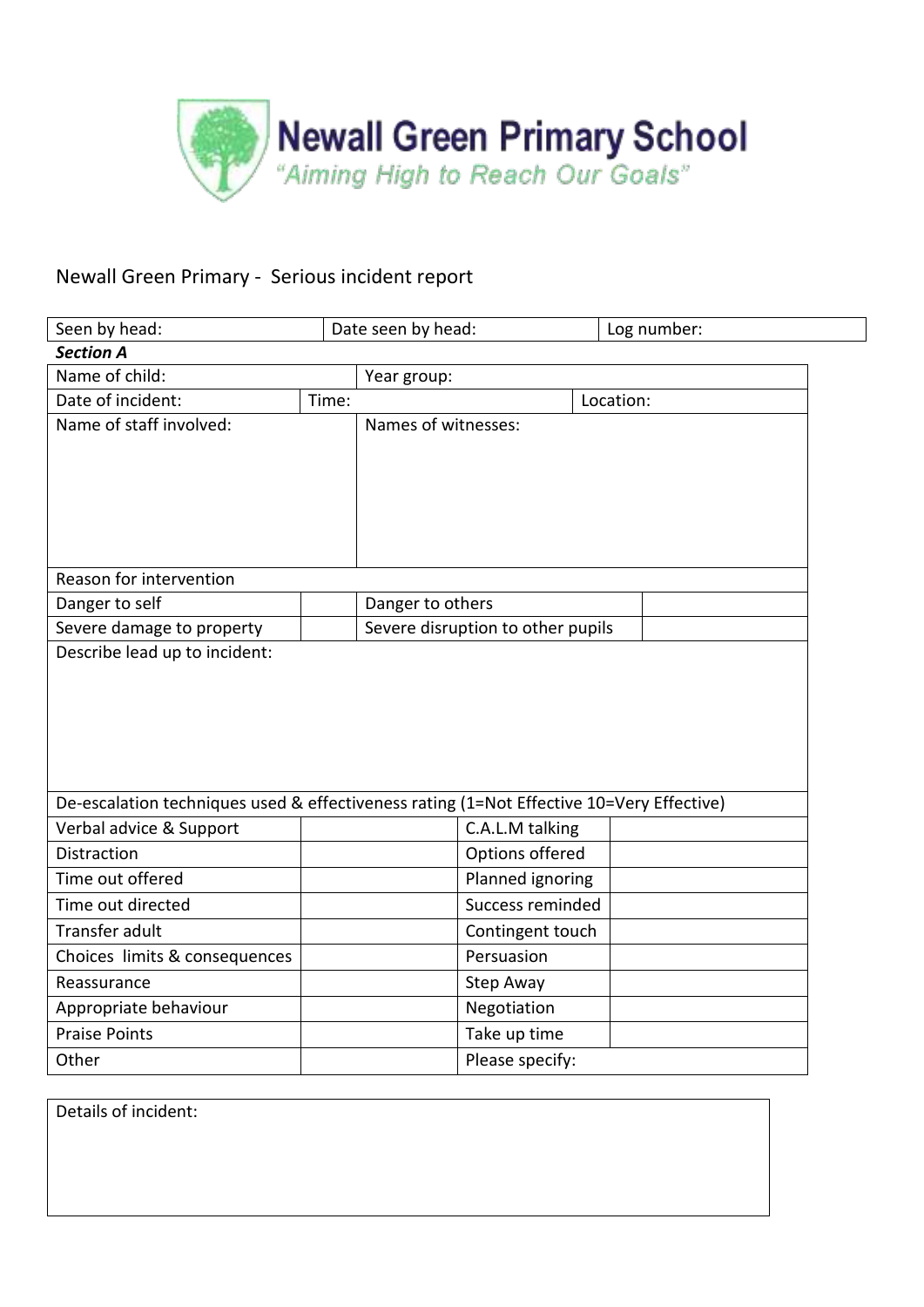## *Section B (To be completed if Physical controls were used)*

| Positive handling strategies used & effectiveness rating (1=Not Effective 10=Very Effective) |      |                                        |  |              |  |  |
|----------------------------------------------------------------------------------------------|------|----------------------------------------|--|--------------|--|--|
| Guided escort                                                                                |      | Friendly hold                          |  | Single elbow |  |  |
| Double elbow                                                                                 |      | Figure of four                         |  | Shield       |  |  |
| Cradle                                                                                       | Wrap |                                        |  | Chair wrap   |  |  |
| Floor wrap                                                                                   |      | Advanced skills used (please specify): |  |              |  |  |

| <b>Breathing Monitored</b>        | Number of staff involved |  |
|-----------------------------------|--------------------------|--|
| Duration of physical intervention |                          |  |

#### *Section C Medical intervention (Please mark every box YES or NO)*

| Injury suffered by child  | Please specify: |
|---------------------------|-----------------|
| Treatment required        | Please specify: |
| Injury suffered by staff  | Please specify: |
| Treatment required        | Please specify: |
| Injury suffered by others | Please specify: |
| Treatment required        | Please specify: |

#### *Section D Follow up*

| Repair & Reflection  | Staff debriefing |  |
|----------------------|------------------|--|
|                      |                  |  |
|                      |                  |  |
|                      |                  |  |
| Pupils point of view |                  |  |
|                      |                  |  |
|                      |                  |  |
|                      |                  |  |
|                      |                  |  |

| Witness signatures |       |                      |  |
|--------------------|-------|----------------------|--|
| Signed:            | Date: | Independent advisor: |  |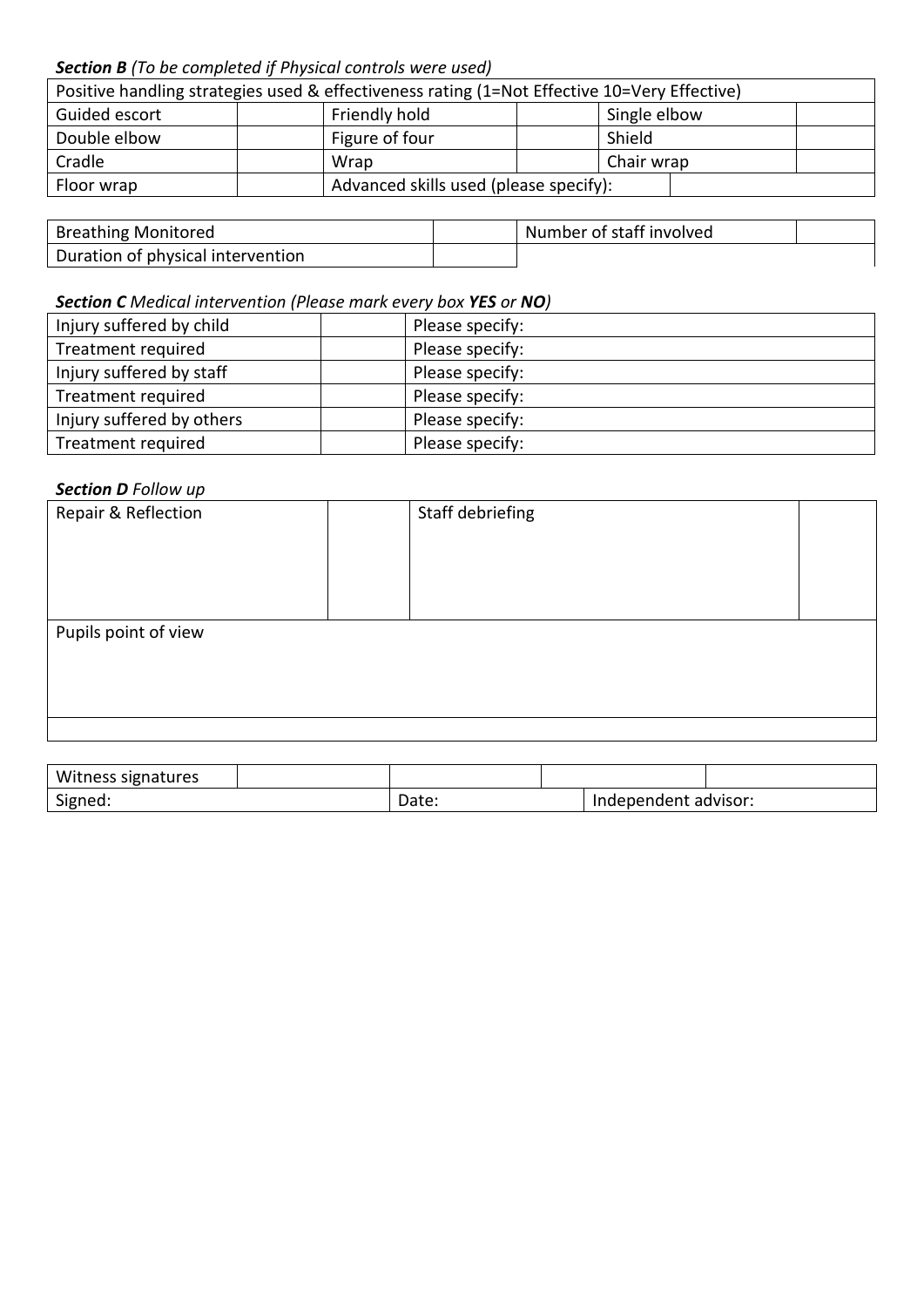

Child's Name: Child's Name: Date of Plan: Review Date of plan:

What does the behaviour look like?

| Stage 1 Anxiety Behaviours | Stage 2 Defensive Behaviours | Stage 3 Crisis Behaviours |
|----------------------------|------------------------------|---------------------------|
|                            |                              |                           |
|                            |                              |                           |
|                            |                              |                           |
|                            |                              |                           |
|                            |                              |                           |

#### What are common triggers?

## **De-escalation skills**

|                           | Try | <b>Avoid</b> | <b>Notes</b> |
|---------------------------|-----|--------------|--------------|
| Verbal advice and support |     |              |              |
| Giving space              |     |              |              |
| Reassurance               |     |              |              |
| Help scripts              |     |              |              |
| Negotiation               |     |              |              |
| Choices                   |     |              |              |
| Humour                    |     |              |              |
| Consequences              |     |              |              |
| Planned ignoring          |     |              |              |
| Take up time              |     |              |              |
| Time-out                  |     |              |              |
| Supportive touch          |     |              |              |
| <b>Transfer adult</b>     |     |              |              |
| Success reminded          |     |              |              |
| Simple listening          |     |              |              |
| Acknowledgement           |     |              |              |
| Apologising               |     |              |              |
| Agreeing                  |     |              |              |
| Removing audience         |     |              |              |
| <b>Others</b>             |     |              |              |
|                           |     |              |              |

# **Diversions and distractions**

**1.** 

**2. 3.** 

**4.**

**5.**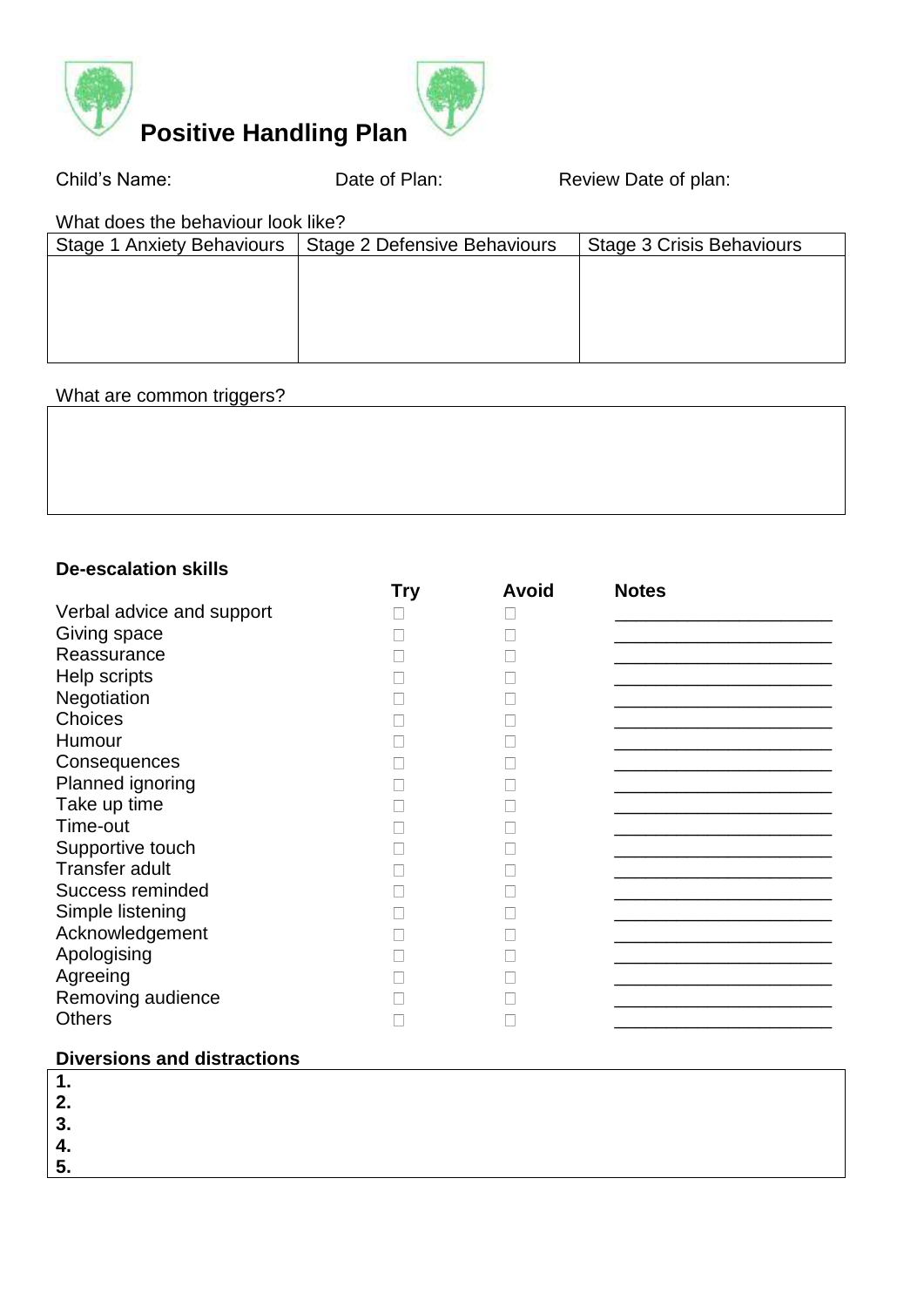## **Any medical conditions to be taken into account before using Physical interventions?**

# **Preferred method Physical intervention?**

| <b>Intermediate</b>          | <b>Try</b> | <b>Avoid</b> | <b>Notes</b> |
|------------------------------|------------|--------------|--------------|
| <b>Friendly escort</b>       |            |              |              |
| Single elbow                 |            |              |              |
| Figure of four               |            |              |              |
| Double elbow                 |            |              |              |
| Single elbow in seats        |            |              |              |
| T Wrap                       |            |              |              |
| T Wrap to seats              |            |              |              |
| Seats to T Wrap              |            |              |              |
| T Wrap to ground             |            |              |              |
| Cradle                       |            |              |              |
|                              |            |              |              |
| <b>Advanced</b>              |            |              |              |
| <b>Front Ground Recovery</b> |            |              |              |
| <b>Back Ground Recovery</b>  |            |              |              |
| Shield                       |            |              |              |

Are there any factors to consider when debriefing? E.g. Communication aids, staff etc.

| Here    |  |  |
|---------|--|--|
| Explain |  |  |
| ' Link  |  |  |
| Plan    |  |  |
|         |  |  |

## How should we record incidents and who should we inform?

| Headteacher:                    | Name: |
|---------------------------------|-------|
| Parents/Carers:                 | Name: |
| Social services (if applicable) | Name: |
| <b>Educational Psychologist</b> | Name: |
| Child                           | Name: |
| Other                           | Name: |